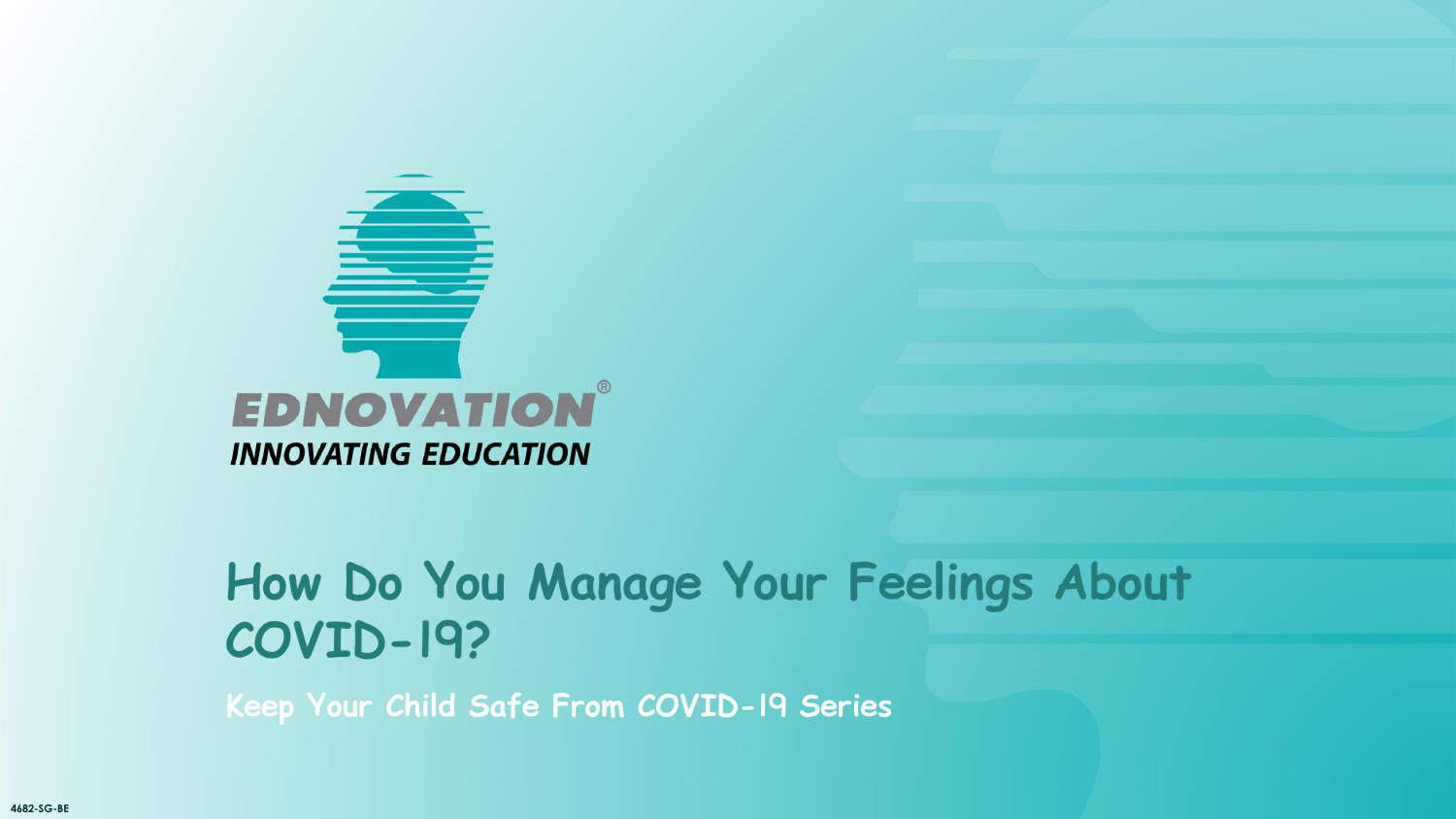

## **Activity 1:**

**To know that the medical team are at risk of being infected by viruses**

**Materials:**

- **•A raincoat**
- **•A face mask**
- **•A safety goggles**
- **•A packet of hand gloves**
- **•A doll**
- **•UV paint**
- **•Black light**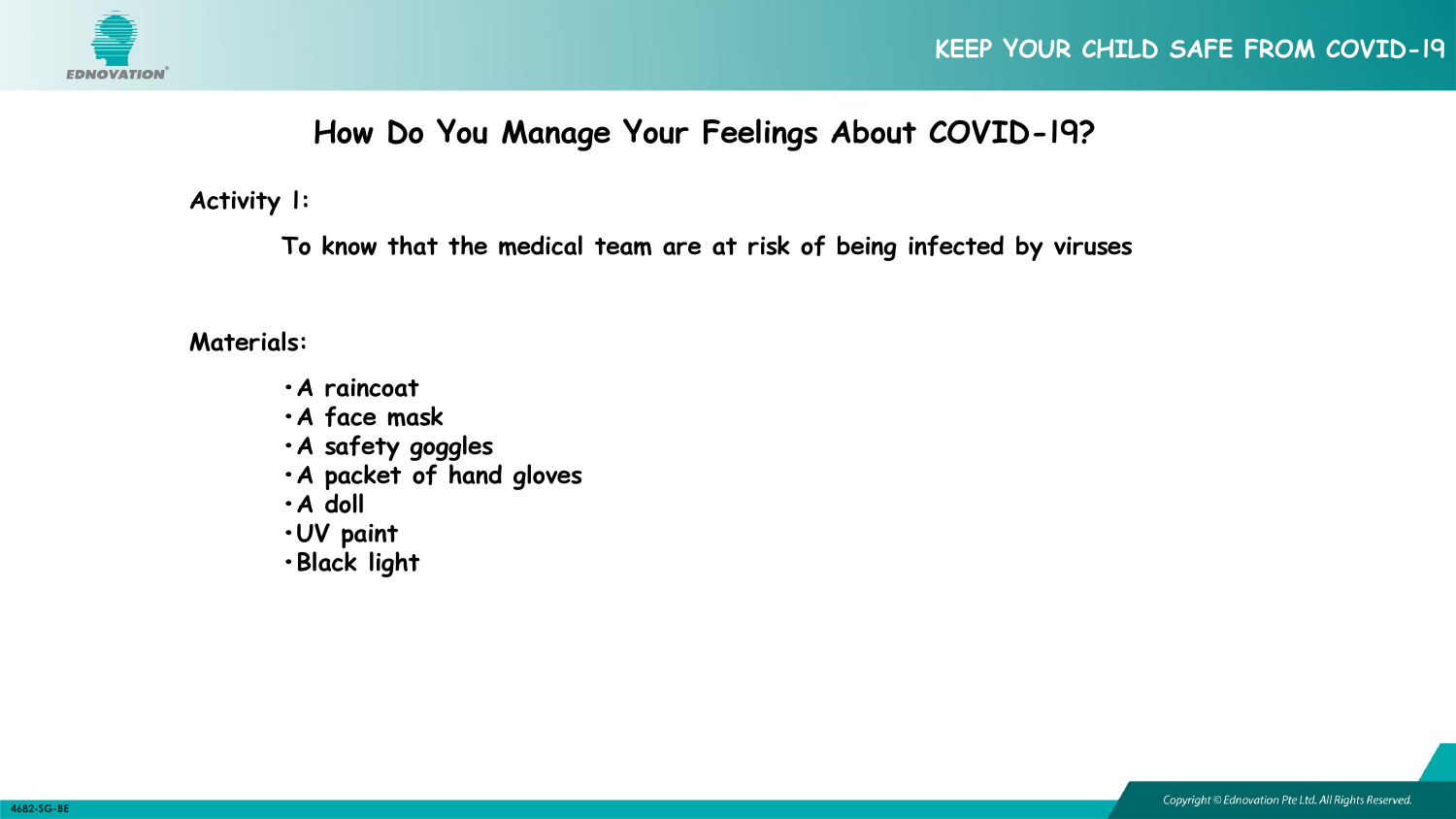



#### **Steps:**

- **1. Put on the raincoat.**
- **2. Put on the face mask and safety goggles.**
- **3. Put on hand gloves.**
- **4. Pretend to examine the doll covered in UV paint for 5 minutes. The UV paint represents the viruses on the doll.**
- **5. Remove the protective gear.**
- **6. Use the black light to check if there are any UV paint on the gear.**
- **7. This experiment shows us that the importance of putting on the protective gear to avoid direct contact with viruses.**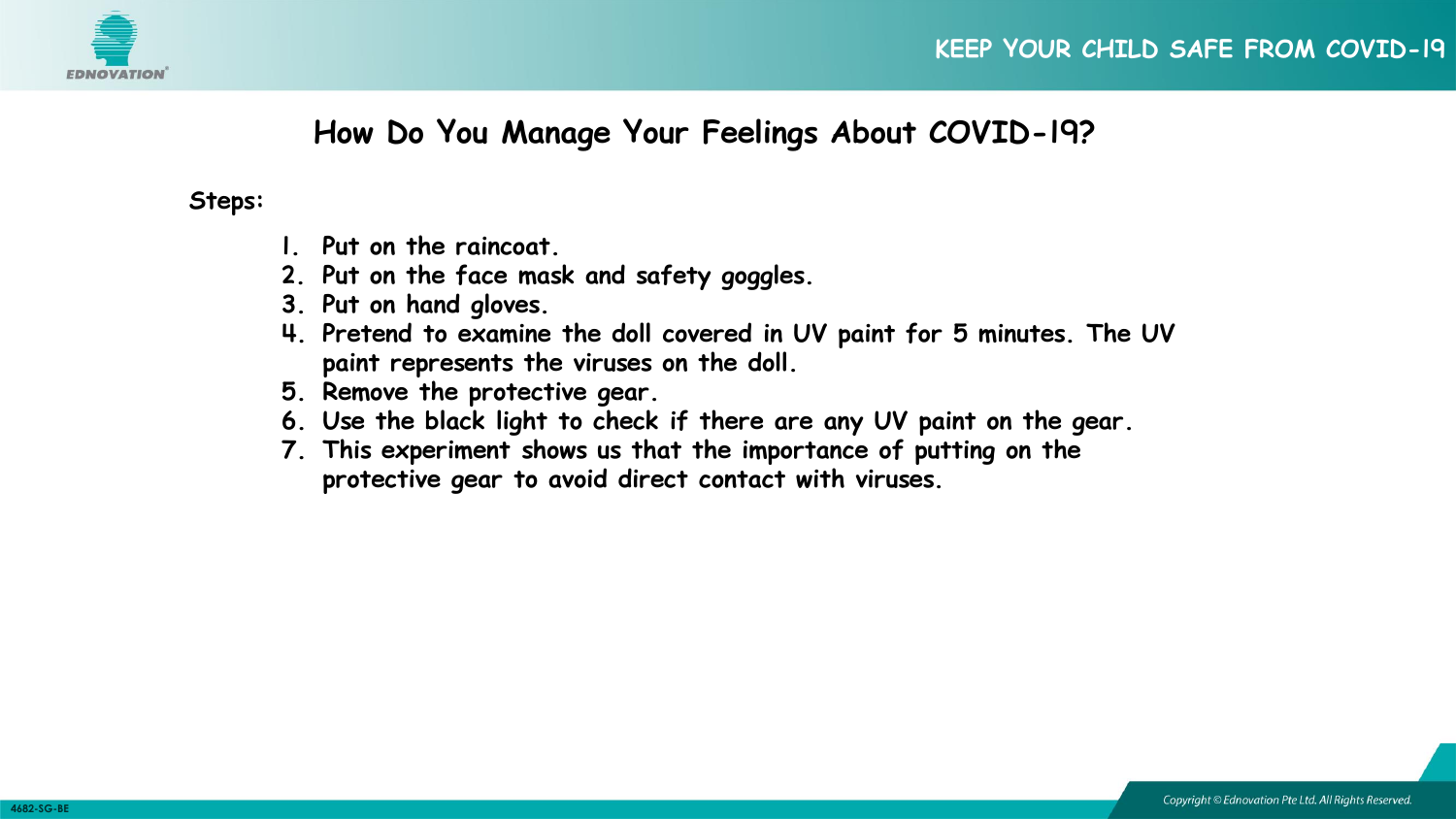

**Activity 2:**

**To recognise one's own feelings**

**Materials:**

**•Learning journal •Writing materials**

**Steps:**

- **1. Print out the learning journal.**
- **2. Talk about and draw how you feel in different situations.**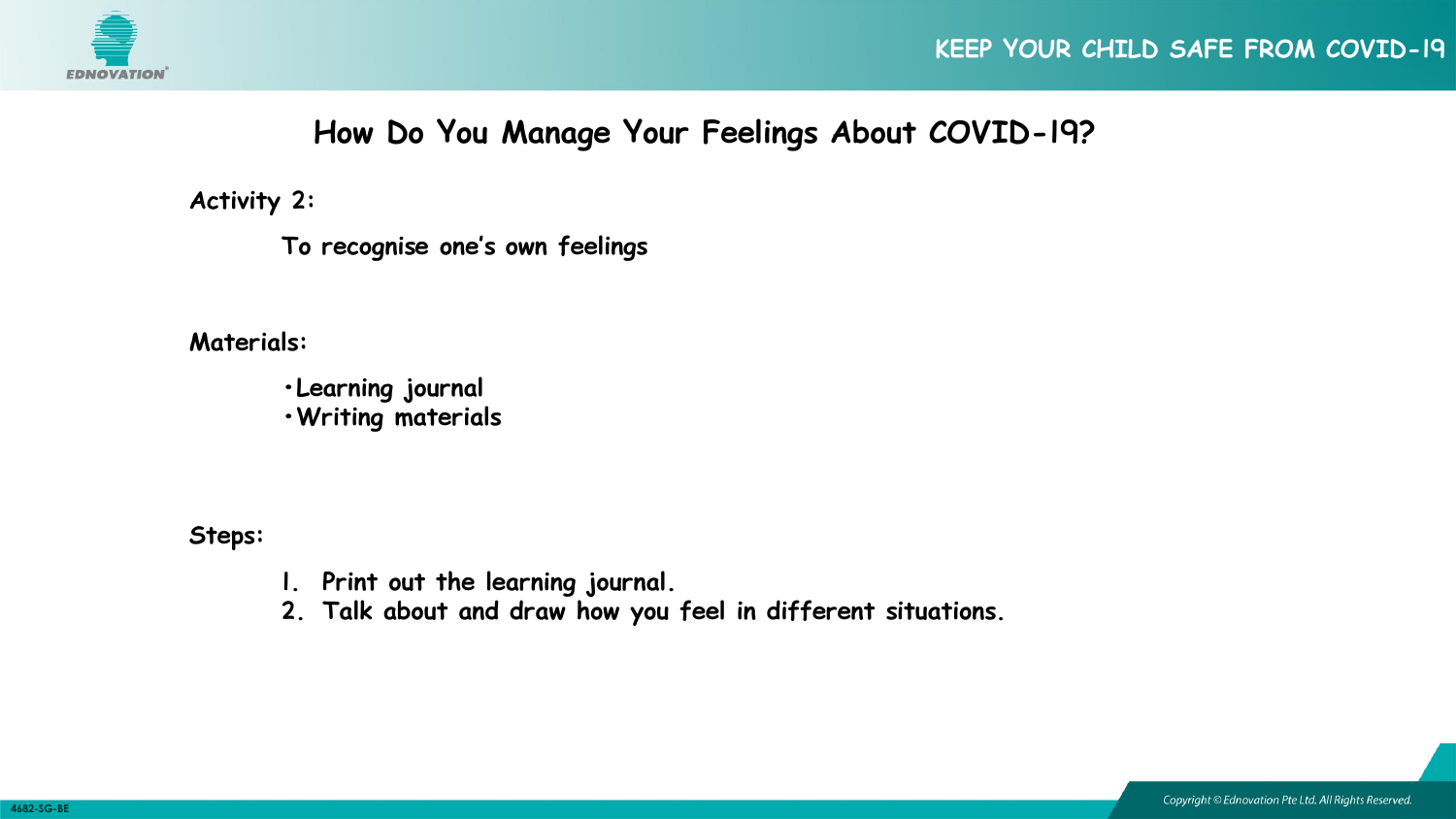